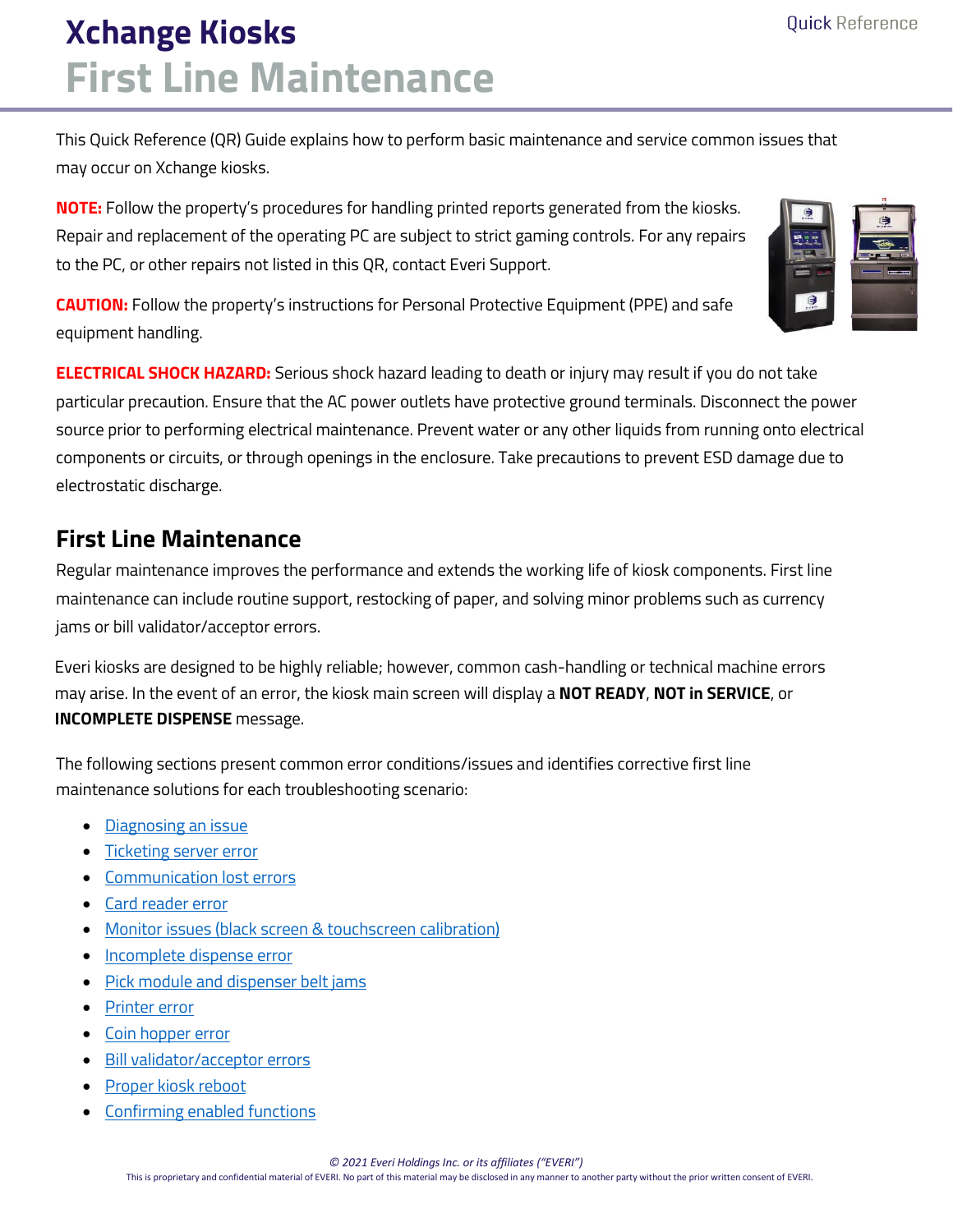### <span id="page-1-0"></span>**Diagnosing an Issue**

In order to perform basic operational maintenance or to view/clear any error(s) if a malfunction occurs, perform the following:

- Open the door, and access Service Mode by inserting the service card or by entering your service mode credentials and press OK.
- 2. The Service Mode screen displays the error(s) in the Status area at the top of the screen. If multiple errors arise, select the red scroll arrow to toggle between errors.

| 1858           | Main Door Open                                                                 | ocation:RackUXC<br>٠<br>[1/2]<br>ersion: 22.8.0.99                                                                                                                                                                |  |
|----------------|--------------------------------------------------------------------------------|-------------------------------------------------------------------------------------------------------------------------------------------------------------------------------------------------------------------|--|
| \$100          | <b>Flags</b>                                                                   | Enm - last 6 hours                                                                                                                                                                                                |  |
| 1860           | <b>Disp</b><br>Main Door<br>Acc<br><b>Left Door</b><br>Remote<br>Hopper        | D-A\$100: 1871 notes \$187100.00<br>D-E520: 1914 notes, \$38280.00<br><b>Top Door</b><br>D-F\$20: 2000 notes. \$40000.00<br>D-ISS: 1966 notes, \$9830.00<br>D-755: 927 notes, \$4635.00<br><b>ON</b><br><b>ON</b> |  |
| \$20           | Printer<br>Malfunction Disp Door<br>Acc Door<br>Power<br>Comm                  | D-K\$1: 1954 notes, \$1954.00<br>1-A\$0.25: 969 coins, \$242.25                                                                                                                                                   |  |
| 2000           |                                                                                | -B\$0.05: 962 coirs, \$48.10<br>H-C\$0.01: 981 coins, \$9.61<br>Total of all Fills: \$282098.96                                                                                                                   |  |
| \$20           | <b>Add Fill</b><br><b>Last Fill</b><br>Clear                                   | Dispensed Amounts<br>D-A5100: 13 notes, \$1300.00<br><b>Rollover</b><br>D-E\$20: 50 notes, \$1000.00<br>D-F\$20: 0 notes, \$0.00                                                                                  |  |
| 1966           | D-ISS: 0 notes, \$0.00<br>D-JSS: 0 notes, \$0.00<br>D-K\$1: 1 notes, \$1.00    |                                                                                                                                                                                                                   |  |
| \$5            | <b>Page</b>                                                                    | A\$0.25 0 coins, \$0.00<br>4-850.05 0 coins, \$0.00<br>H-C\$0.01: 0 coins, \$0.00                                                                                                                                 |  |
| 911            | #<br><b>Enter Code:</b>                                                        | Total dispensed: \$2301.00<br><b>Diagnostics</b><br><b>Rejected Notes</b><br>D-A\$100: 0 notes. \$0.00                                                                                                            |  |
| \$5            | Sum: 0<br>Sum:                                                                 | D-E520: 4 notes, \$80.00<br>Print<br>D-F\$20: 0 notes: \$0.00<br>D-ISS: 0 notes, \$0.00                                                                                                                           |  |
| 1953           | 3<br>2<br><b>Vouchers</b><br><b>Wischers</b><br>$\overline{2}$<br>$\mathbf{0}$ | D-J15: 15 notes, \$80.00<br>D-K\$1: 0 notes. \$0.00<br>Acceptor 0 nates, \$0.00<br><b>Meters</b><br>Total: 20 notes, \$160.00                                                                                     |  |
| \$1            |                                                                                | Net remaining balance<br>D-A\$100: 1858 notes, \$185800.00<br>Controls<br>D-E520: 1860 notes, \$37200.00                                                                                                          |  |
| 969            | $\frac{1}{\sqrt{2}}$<br><b>Bills</b><br>6<br>5<br>$\mathbf 0$<br>4             | D-F\$20: 2000 notes, \$40000.00<br>D-155: 1966 notes, \$9830.00<br>D-JS5: 911 notes, \$4555.00                                                                                                                    |  |
| 25c            |                                                                                | D-K\$1: 1953 notes; \$1953.00<br>H-A50.25: 969 coins, \$242.25<br>1-850.05. 962 coins. \$48.10                                                                                                                    |  |
| 962            | 7<br>8<br>9                                                                    | H-C\$D.O1: 961 coins. \$9.61.<br>Net Salance: \$279637.96<br>Number of Fills - Currency: 2, Coins: 0                                                                                                              |  |
| 5 <sub>c</sub> |                                                                                | Dispensed: 125568/122844                                                                                                                                                                                          |  |
| 961            |                                                                                | 2016/04/06 13:58:05 # / #DV<br>2016/04/06 14:00:59 # / #OUT                                                                                                                                                       |  |
| 1 <sub>c</sub> | OK<br>$\mathbf{0}$                                                             | Olc / Olc v 22.8.0.99 application start<br>LOC: RackLOIC<br>٠                                                                                                                                                     |  |

- Perform a visual inspection and correct the error as needed. If the error is not apparent, the attendant can further diagnose the nature of the problem as follows:
	- Select **Diagnostics** on the Service Mode screen, then select **Last35**. This report will display the last 35 transactions with the date, time, transaction code, amount of transaction, and amount of transaction actually paid out to guest.
	- Select **Diagnostics** on the Service Mode screen, then select **EPRN**. This report will display the same information as Last35 but normally set to retain transaction records for 30 to 90 days.
	- Select **Diagnostics** on the Service Mode screen, then select the **Diag**. Use Diagnostic Mode to perform a test dispense, check the placement and contents of the cassettes, reset the bill acceptor/validator, reset the hoppers, and/or purge coin.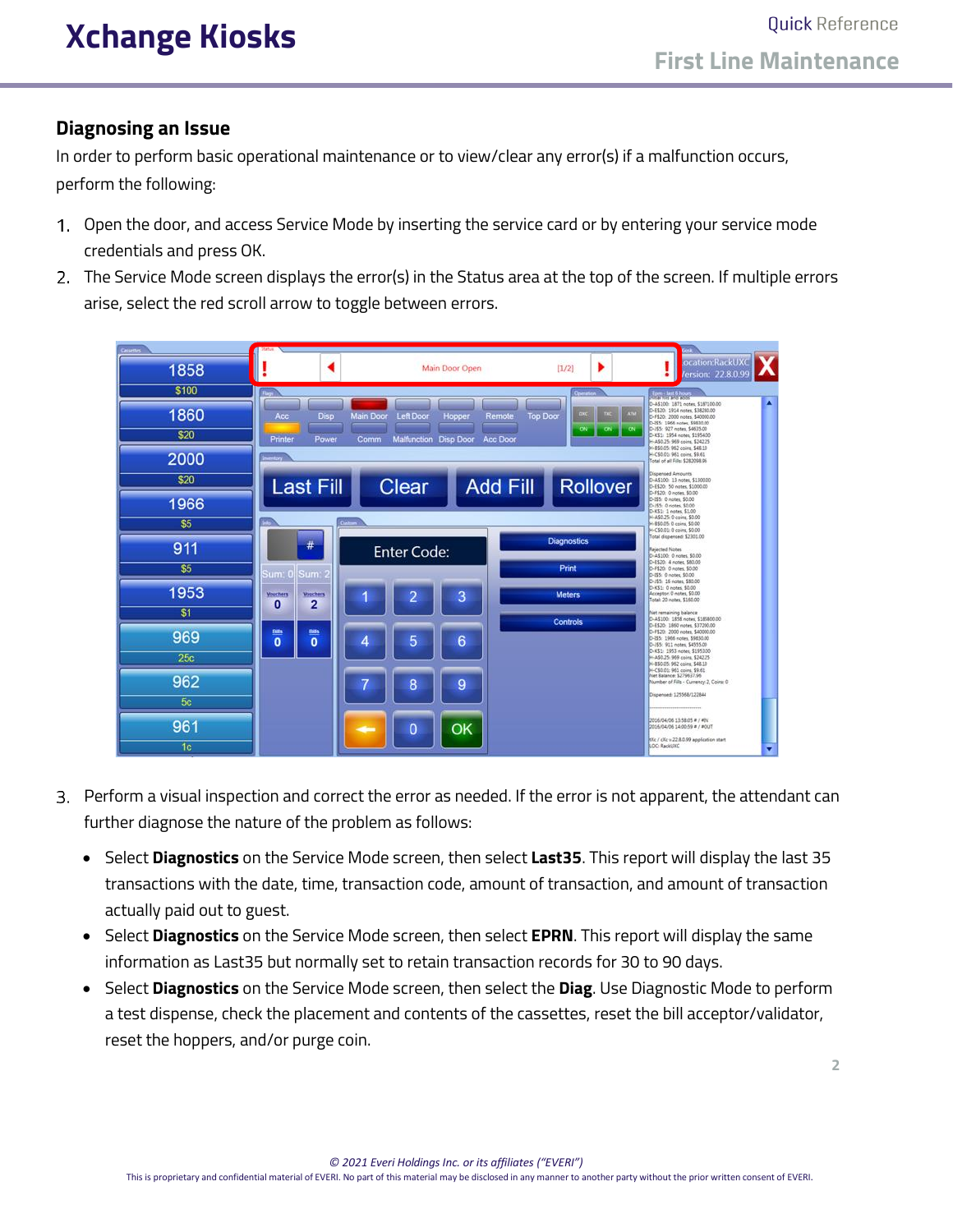- While in Diagnostic Mode, select **Test Dispense** and then a cassette to test for proper cassette operation. One note will be dispensed from each selected cassette into the reject bin. If any errors are identified they will be displayed; if no errors are found, the screen will display a No Errors message.
- Select **Print** on the Service Mode screen, then select **Currency Balance**. This report will provide the calculated value of currency in the cassettes which can be verified by the physical count of currency within the kiosk. Specific currency movement can be identified using the Currency Balance report. Go to the last page and look for the rejected note section. Less than 10 rejects per cassette is normal. However, if more than 10 rejects are present for a cassette, the pick wheels are probably in the open position.

**Note**: The dispenser's cassettes and coin hoppers are equipped with low-level sensors to detect when notes or coins reach a low-level setting. Under normal circumstances, the kiosk will indicate when funds are low by flashing the red candle light on top of the unit; also, a limited number of transactions would then be allowed if a low level is identified. After these transactions, the kiosk will go out of service until the condition is corrected. Condition alerts generated by XE Plus will also notify property personnel of component error states and the status of the kiosk.

### <span id="page-2-0"></span>**Ticketing Server Error**

If the property ticketing server is not functioning, or if the slot voucher database is not available, the kiosk will be unable to redeem any vouchers inserted into the bill acceptor/validator. The kiosk will continually try to communicate over the network; however, all vouchers will be rejected while the communication is down. If multiple kiosks are producing ticket redemption/generation errors, then contact Local IT and/or the slot accounting system provider to check for problems on the ticketing system side. Local IT may also check to see that the Ethernet cable is properly connected to the ticketing system.

**Note**: Check to make sure that TXC operation (ticket redemption) is properly toggled to the enabled ON position within the kiosk device's Service Mode screen.

### <span id="page-2-1"></span>**Communication Lost Errors**

There are two types of lost communication errors that may be displayed, they are: **No Comm to RS** and **No Comm to PXC**. A message specific to the error will display after a service card insertion on an out-of-service kiosk.

- **No Comm to RS** loss of communication with the property XE Plus report server (multiple kiosks in XE Plus will be displayed as gray and will be offline)
- **No Comm to PXC** loss of communication with the kiosk and the PXC program on PC 1 (no longer needed within a single PC arrangement)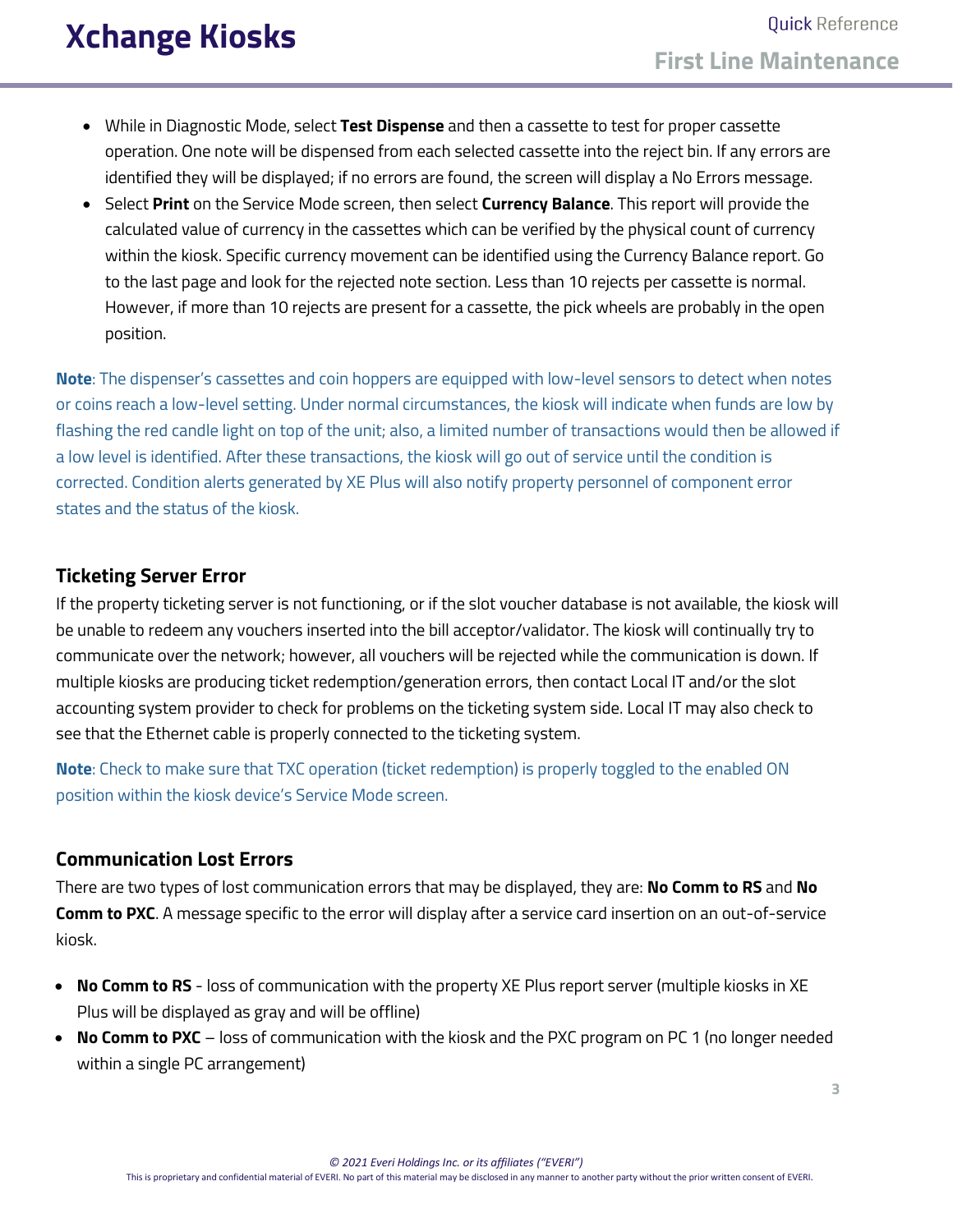<span id="page-3-0"></span>To address a communication issue, verify the Ethernet connection is still valid. Reboot the kiosk(s) to try to return to service. If multiple kiosks are showing No Comm to RS (offline/gray in XE Plus) then contact Local IT to check the XE server itself. If problems continue, call Everi Support for service.

### **Card Reader Error**

A card reader error does not produce an error message or cause the kiosk to go out of service. The kiosk will remain in service for all other transactions. To clear the card reader, manually turn the green wheel connected to the side of the card reader to clear any object(s) that may be stuck in the card reader. After objects(s) are removed (or no objects are found), reboot the kiosk the kiosk and attempt to put it back into service. If the card reader error does not clear, contact Everi Support.

**Note:** Do not switch out components while kiosk is on; power off the kiosk before removing and replacing any components.

### <span id="page-3-1"></span>**Monitor Issues**

The touchscreen monitor may become blank or turn black causing the unit to be operatable.

#### **Black Screen**

To address any blank or black screen issues, do the following:

- Check the power LED light and the plug on the back of the monitor. A green LED signifies good power and signal operation. A yellow LED shows power is being recognized but there is no signal.
- 2. Check that video and power cables are firmly secured.

#### **Touchscreen Calibration**

**Note:** To access the PC's operating system, the kiosk unit's VSS security must be interrupted to gain access. Contact Everi Support for assistance.

To address any calibration issues, do the following:

- With door open, install a USB keyboard to navigate touchscreen.
- 2. Press **Alt+F4** to close the UXCHW program and enter Windows desktop.
- Double tap window to **Calibrate.**
- 4 Exit program.
- 5. Perform soft reboot (reset button) or reboot kiosk.

**Note:** To clean the monitor, use a soft terry cloth towel. Do not spray cleaners directly onto touchscreen monitor.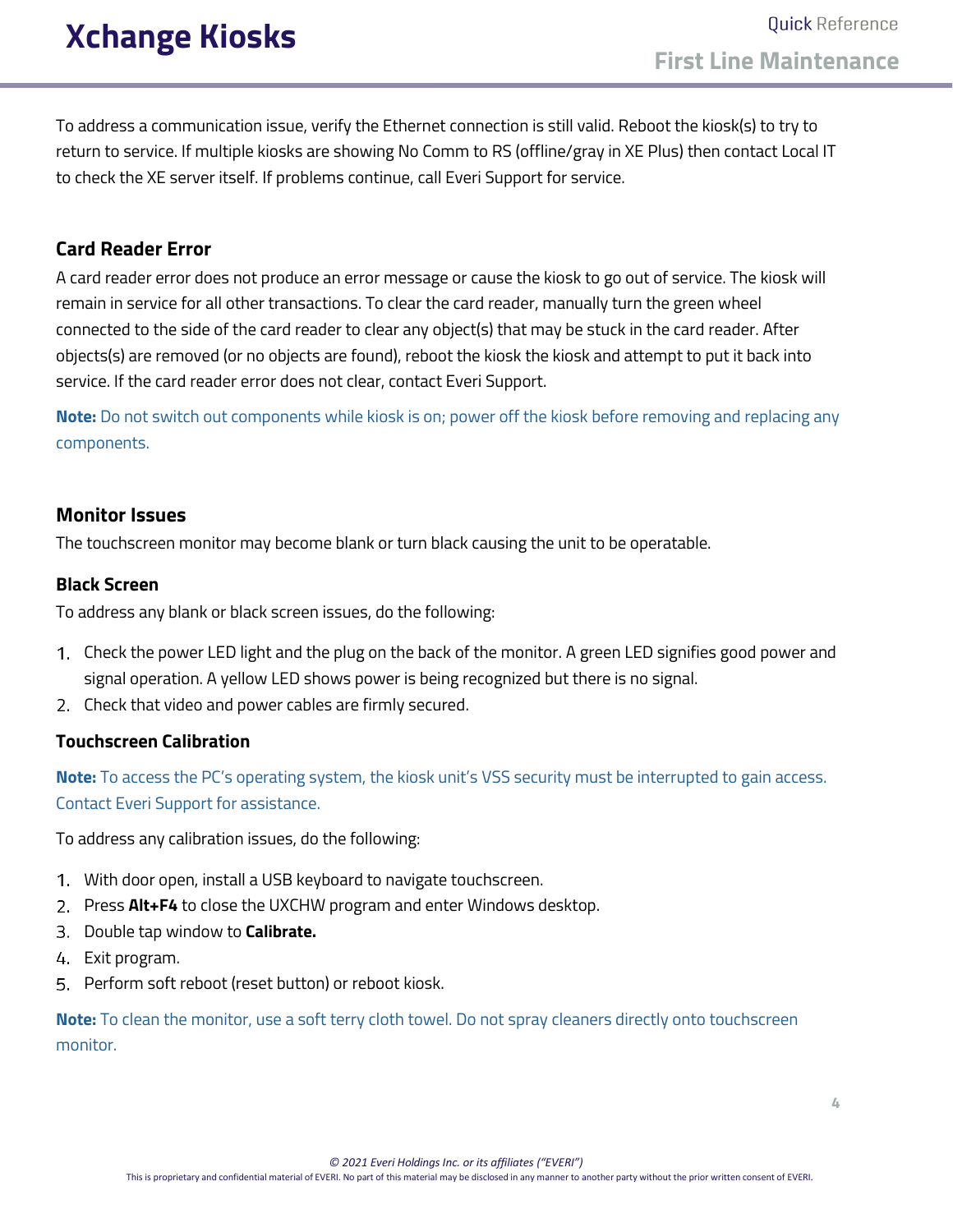### **Dispenser Errors**

Jams most often occur in either the top or the back of the currency dispenser, or with a pick module located at the back of the dispenser pockets. Also, jams can occur if there is a cassette read error, the dispenser is jammed, or a cassette is in an empty or low-level condition. When the currency level is below 100 notes, according to the settings, the candle light on top of the unit will start flashing. If a cassette is not recognized or the wrong Type Code cassette is used, the kiosk will not go into service until corrected, and proper reboot process is performed.

**Note**: The number of rejects is dependent on the number of notes dispensed. Under 5% rejects per cassette is considered normal. More than 5% may indicate an issue with the pocket gates or the cassette itself.

### **How to Address an Incomplete Dispense Error**

An **Incomplete Dispense** error can occur because of a mechanical malfunction during a **slot voucher, bill break, or ATM transaction**.

**Note:** An incomplete dispense that may occur during an ATM transaction will result in a reversal of funds to the patron's account and should never be paid out.

If the kiosk short pays a patron, one of two following processes can occur, depending on kiosk settings:

- Either, the kiosk automatically prints out a short pay voucher, to be taken to the cage cashier to redeem for cash. The kiosk will automatically attempt to correct the error by clearing any jammed notes. If the kiosk is unable to clear the error, it will stay out of service with a dispenser error, this is the default setting in UXC.
- Or, an attendant must open the door and print a short pay voucher by selecting Print on the kiosk's Service Mode screen. The patron can take the voucher to the cage and redeem the balance of the original voucher. The attendant should attempt to correct the error and perform a full reboot of the kiosk

**Note:** The kiosk must go back into service, to find the specific error and to verify that the components are working.

To clear the dispenser error, perform the following steps:

- Insert the service card or input employee credentials and press **OK** to enter the Service Mode screen.
- 2. Verify that there are no low or empty cassettes or hoppers in the kiosk.
- Check for any jammed bills on top of the cash dispenser. If there are no jammed bills on top, check the back of the dispenser for any jams. If there are coins, check the shoot from the hoppers to the coin tray for any coin jams.
- If no jammed bills or coins are found, select the **Diagnostics** button from the Service Mode screen, then select **Diag**.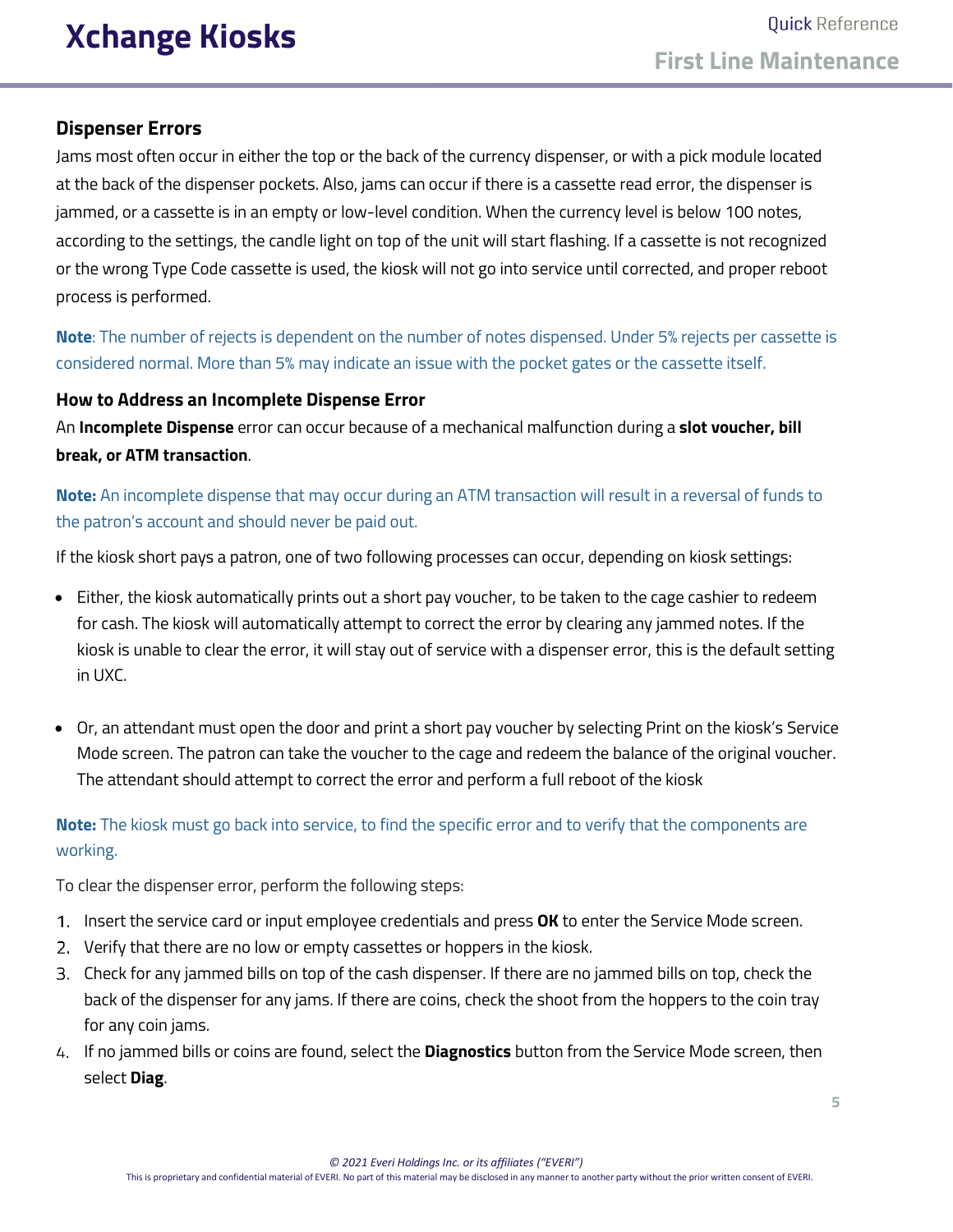- Perform a test dispense on the cassette that is throwing the error by selecting **Test Dispense**. It will send one note from the identified cassette into the reject bin, located in the top cassette. If all bills dispense correctly, put the kiosk back into service.
- 6. Reboot the kiosk and verify that the error clears.

**Note**: If the error persists, continue troubleshooting procedures or call Everi Technical Support.

### <span id="page-5-0"></span>**To Clear Jams from the Pick Module**

To clear jams from the Pick Module, perform the following steps:

- 1. Pull the cassette out of the dispenser's pocket.
- 2. Reach inside the space vacated by the cassette and remove any jammed notes or debris.



**Note**: At the back of the dispenser pockets are two metal tabs labeled with green arrows that both point down, one is labeled **Open** and the other is labeled **Close**. Reach into dispenser pocket and push down on the

metal tab with green arrow labeled **Close**. When pushing down, you should hear a click, this indicates that the Pick Module is in its correct closed position. This is a common issue that causes many rejects and is easily corrected by pushing down on the metal tab.

Perform a **Test Dispense** to check to see if jam has been cleared.

### **To Clear Jams from Dispenser Belt**

To clear jams from the backside of the dispenser, perform the following steps:

- 1. Pull the dispenser out to where the back of the unit is exposed.
- 2. Inspect the back of the dispenser for any jammed or loose currency.
- The external Pick Module Gates can be loosened by pulling the green arrow tab to swing open the gate.
- 4. Remove any jammed or destroyed notes and clear any debris that may be present.
- Close any external Pick Module Gates and perform a **Test Dispense** to check to see if jam has been cleared.
- Once jam is clear, reboot the kiosk to reset the dispenser. **6**

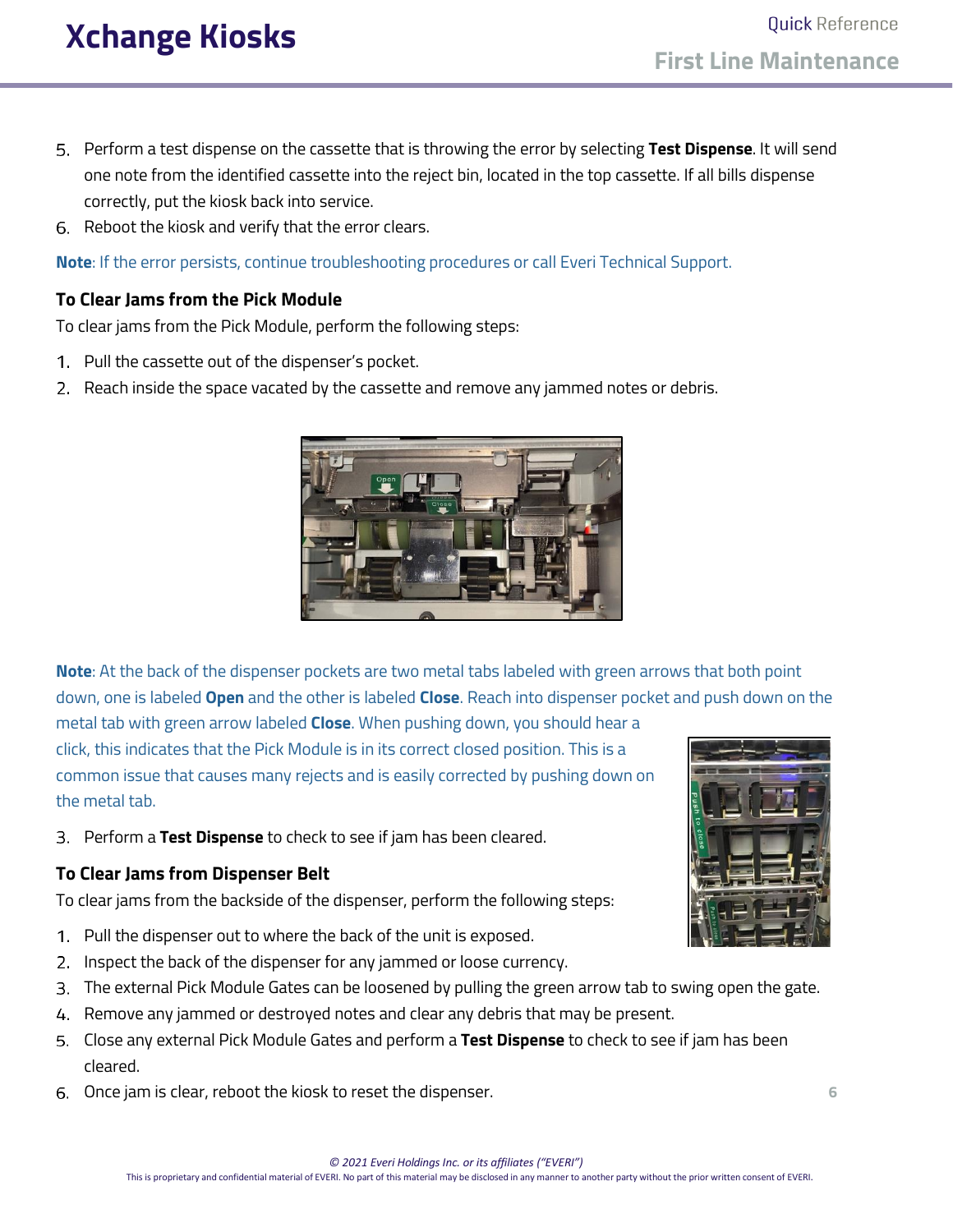**Note**: Be sure to close any external Pick Module Gates that may have been opened prior to having the kiosk go back into service.

### **To Check Cassette Placement and Configuration**

To double check cassette placement along with configuration of each cassette, perform the following steps:

- 1. Insert the service card or input employee credentials and press **OK** to enter the Service Mode screen.
- Select the **Diagnostics** button, then select the **START** button next to Multi Status.
- The kiosk will perform a Multi Status check to view the position of each cassette within the kiosk. It will do this by reading the magnet configuration on each cassette and the currency denomination determined for that cassette along with pocket position.
- Once Multi Status check is viewed and complete, the **START** button will be greyed out.

### <span id="page-6-0"></span>**Printer Error**

For common paper jams, the rollers get dirty during use, and should be cleaned. To address, open hood and blow out any debris that may be in the printer. Press and hold the feed button to perform a test print. Everi can provide approved cleaning kits with wipes and cleaners.

**WARNING:** Do not swap out printer while powered on, power down kiosk first. Damage to printer or to the port on the computer may occur.

Perform these steps when addressing common printer issues:

- Verify that the printer has paper.
- 2. Check to make sure there is no debris or paper stuck in the printer.
- 3. If dirty, clean the roller.
- Select the **Print** button on the Service Mode screen, then select **Last Trans** to print the last transaction to verify printer operation.
- If the error persists, continue troubleshooting procedures or call Everi Support for service.

## <span id="page-6-1"></span>**Coin Hopper Error**

It may be necessary to clear a coin hopper error if the kiosk becomes:

- Inoperable
- Experiences a low or empty coin level
- Coin hopper or coin chut is jammed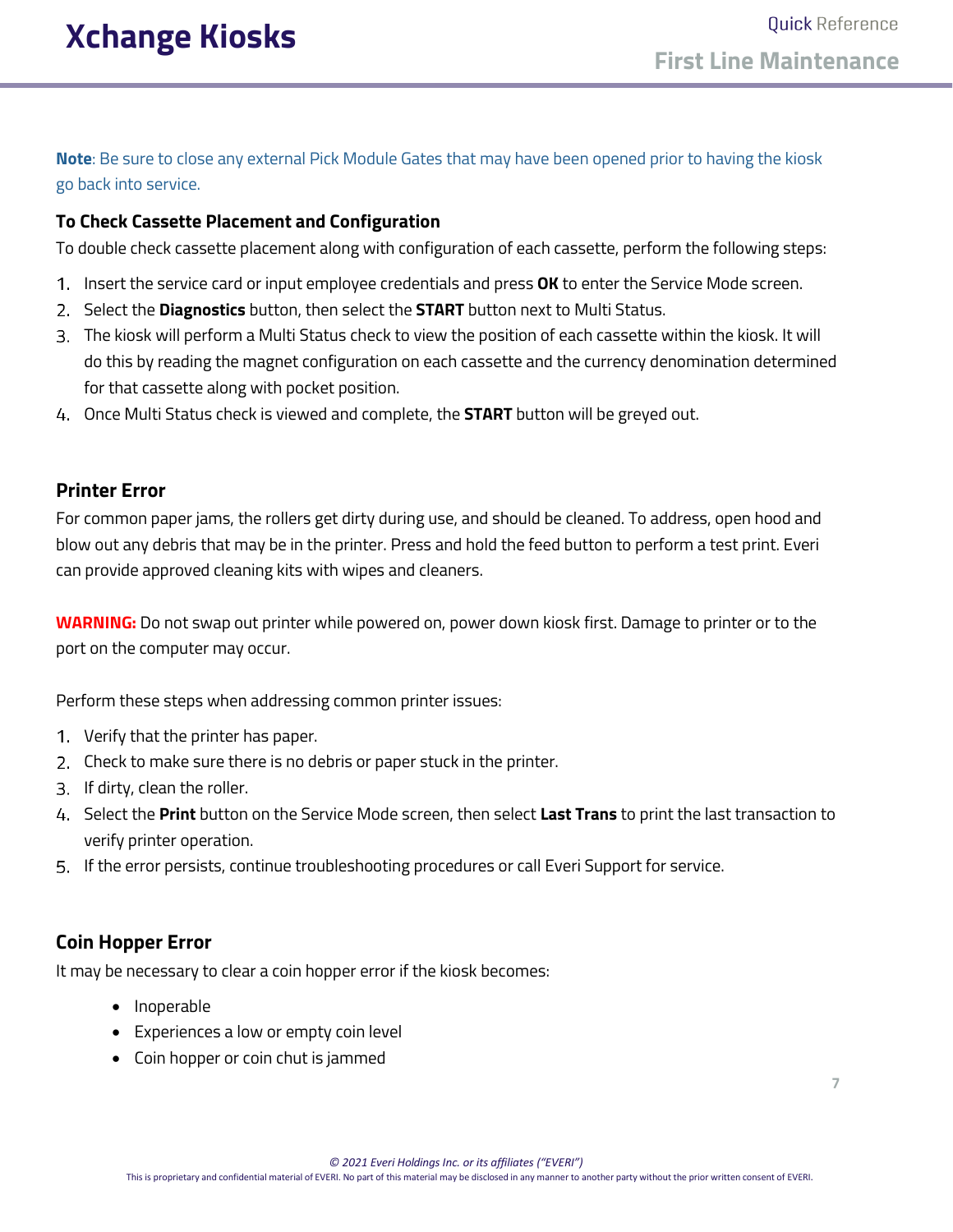If a hopper error occurs, reset the hoppers using the Diagnostic Mode screen within Service Mode.



To clear the coin hopper, perform the following steps:

- Determine if the coin level is low in the hopper. Enter the **Diagnostic Mode** screen or enter code **9999**.
- 2. Remove the hopper and shake it to loosen up any jammed coin and remove foreign objects such as paper, plastic, or string.
- Carefully empty the contents of the jammed hopper into a container.
- 4. Remove the items that are causing the jam.
- 5. Return coins into the hopper.
- Place the hopper back in the kiosk, press **RESET HOPPERS** on the Diagnostic Mode screen.
- If **OK** displays throughout, put the kiosk back in service.
- 8. If the hopper errors do not clear, the hopper may need to be replaced.

#### **Note:** If the jam condition will not clear, replace the hopper with a different unit.

Broken pins on the hopper cannot be repaired, the hopper must be replaced if pins are damaged. Hoppers with the same part number; generally, quarters and nickels, are interchangeable. Switch hoppers with the same part number to isolate the error to either the plate or the hopper. If issue remains after the hoppers are switched, the error is with the back plate.

Prior to resetting the kiosk into service, ensure the hoppers are in the proper order to dispense correctly, especially if hopper denominations have been switched for troubleshooting and/or replacement. The labels for denominations must match the labels on the mounting rack.

### <span id="page-7-0"></span>**Bill Validator/Acceptor Errors (BVAs)**

Most often, if a BVA error occurs something may be stuck in the bill validator/acceptor or the stacker is full. The kiosk may contain two side-by-side bill validator/acceptors with stackers. Each acceptor will stack vouchers and notes to the set capacity. Once at capacity, the BVA will not accept vouchers on that acceptor and the runway lights on the component will turn red indicating that the acceptor is not operational. The other acceptor will continue to accept vouchers and notes until it reaches set capacity. If both stackers are full, the kiosk will go out of service with an acceptor error.

If an acceptor error occurs, the cause may be a faulty BV head on the acceptor itself. Swap the BV heads to see if error follows. If it doesn't follow, the error may be with the stacker itself; you may swap the stackers or perform a Rollover and replace the stacker. **8**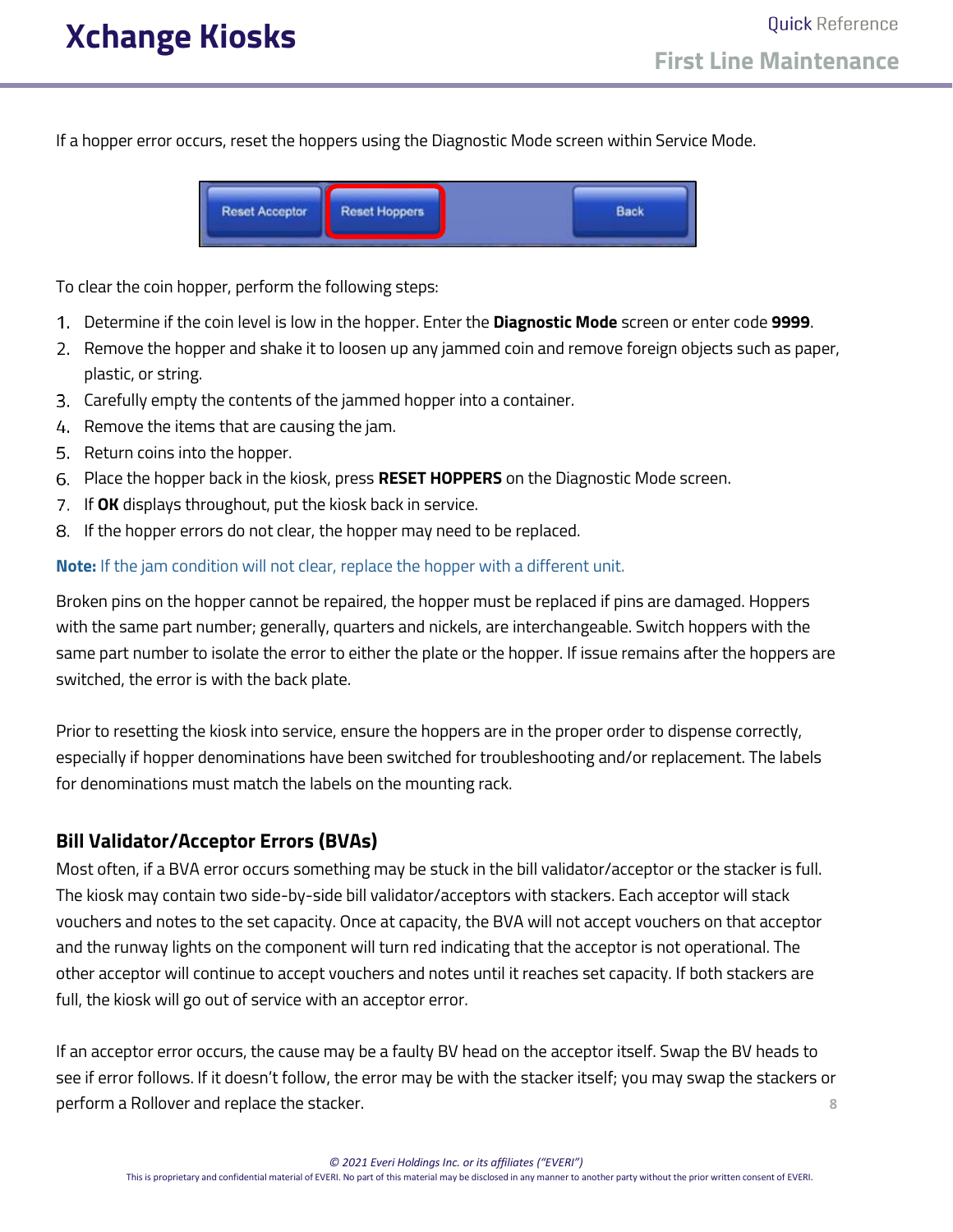Press **Reset Acceptor** on the Diagnostic Mode screen to restart the Bill Validator/Acceptor.



**Note:** The LED lights on the BVA will slowly flash green if not connected to UXC, check the connection to the PC if this occurs.

#### **Clearing the Note Path Area**

To clear any debris in the note path, perform the following functions:

- 1. Pull the release at the front and remove the transport.
- Grasp the release on top of the device near the middle of the unit and pull up firmly to access the voucher path.
- Check for jammed paper or pieces of debris in the pathway.

**Note:** The LED lights on the BVA will be a constant red if not connected to the ticketing system, check connection if this occurs.

#### **Placing the Bill Validator/Acceptor Back into Service**

To place the unit back in service, perform the following steps in the exact order as they appear:

- 1. Securely close the rear path access door.
- 2. Replace the unit in the chassis and make sure it is firmly seated.
- If the problems persist, replace the bill acceptor and/or the stacker.
- 4. If problems continue, please call Everi for service.

When the kiosk is placed back into service, the unit will perform a run and stack operation to simulate receiving a voucher. If this does not occur, check the harness connections and redo the steps above if need be. Pressing **Reset Acceptor** on Diagnostic Mode screen causes the acceptor to recycle in the same manner as exchanging acceptor units.

### <span id="page-8-0"></span>**Proper Kiosk Reboot**

A proper reboot is required following any troubleshooting to major components inside or external to the kiosk unit.

In order to perform a proper reboot, perform the following steps: